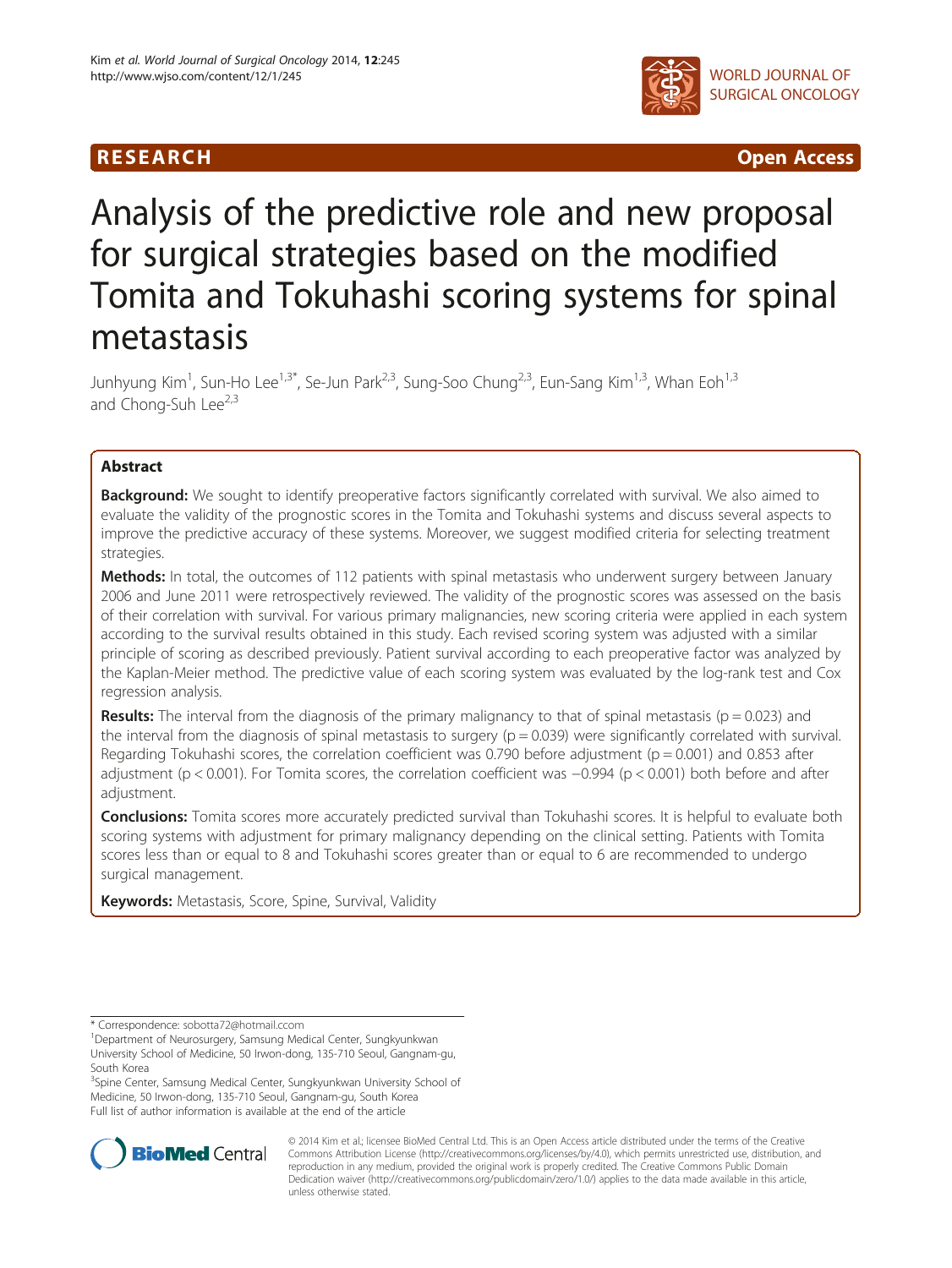# Background

The primary goals of surgery for spinal metastasis are generally pain relief and the preservation of ambulatory functions [[1\]](#page-8-0). In the last 2 decades, the development of surgical methods has resulted in improved postoperative quality of life. However, the prognostic factors and the role of surgery in the treatment of metastatic spinal diseases remain unclear. Several authors suggested predictive systems to evaluate life expectancy, which helps in decision-making concerning the subsequent treatment strategy after the development of metastatic spinal diseases. In addition, the Tomita and Tokuhashi systems have been widely accepted in clinical settings [\[2](#page-8-0)[,3](#page-9-0)]. However, the systems greatly differ in their use of scoring parameters and the relative importance of various preoperative factors.

This aim of this study is to determine the effectiveness to determine the effectiveness of the Tomita and Tokuhashi scoring systems in determining patient prognosis. We also evaluated the validity and predictive value of the Tomita and Tokuhashi scoring systems. We discuss several aspects to adjust both scoring systems to improve their prediction of survival. Moreover, we suggest modified criteria for selecting treatment strategies according to the adjusted scores.

# Methods

#### Patient selection

The outcomes of 153 patients who underwent surgical treatment for metastatic spinal diseases between January 2006 and June 2011 were retrospectively reviewed. Patients with spinal metastasis who had undergone previous surgery, children less than 18 years old, and patients lost to follow-up were excluded from the study. Finally, 112 patients were enrolled in our study. The records of all patients were retrieved, and demographic data were collected, including age, sex, affected period, and surgical outcome. Relevant clinical data were obtained through a review of the patients' charts and operative reports. The extent of surgical resection, use of any adjuvant therapy, length of follow-up, evidence of recurrence, and complications were also noted. The study was independently reviewed and approved by the institutional review boards of Samsung Medical Center.

#### Surgery and adjuvant therapy

All patients were evaluated on plain radiographs, computed tomography (CT), and magnetic resonance imaging of the spine. Bone scintigraphy and positron emission-CT, and CT of the chest, abdomen, and brain, were also performed to evaluate systemic metastasis. Candidates for surgical management were carefully selected on the basis of the following surgical indicators: 1) more than 6 months of life expectancy as predicted by medical oncologists based on general performance and response to chemotherapy; 2) the presence of unendurable severe pain; and 3) the presence of neurologic deficits. Each patient had undergone surgical treatment with appropriate procedures depending on the surgeon's decision. The operative procedures included excisional surgery with/without spondylectomy and palliative surgery with/without posterior fixation. The extent of surgical resection was classified into four types as follows: type 1, total en bloc resection; type 2, marginal or piecemeal lesionectomy; type 3, decompression with posterior fixation; and type 4, decompression without internal fixation. Adjuvant treatments including chemotherapy or radiation therapy were performed in consideration of the individual disease course. After surgery, the patients were regularly followed up every month. The length of the follow-up period was defined as the period from the date of surgery to the patient's most recent clinic visit.

#### Analysis of prognostic factors related to survival

Several preoperative variables were analyzed, including age, gender, the type of primary malignancy, the involved spinal level, and the type of operation. Other factors including the interval between the diagnosis of primary malignancy and that of spinal metastasis and the interval between the diagnosis of spinal metastasis and the operation date were also analyzed as independent prognostic variables. The interval between the diagnoses of primary malignancy and spinal metastasis was classified into 3 categories as follows: 1) metastasis already present at the time of the primary diagnosis (with no time interval), 2) early metastasis (within 1 year), and 3) late metastasis (after 1 year). An interval of less than a month between the diagnoses was considered to indicate that spinal metastasis was already present. The interval between the detection of metastasis and surgery was classified as 1) immediate surgery and 2) delayed surgery depending on whether preoperative adjuvant treatment was needed. An interval of less than a month between the detection of spinal metastasis and surgery was considered immediate surgery. The overall survival period was analyzed according to the type of primary malignancy. The histological scoring criteria of the Tomita and Tokuhashi systems were re-classified according to the survival period for each cancer type assessed in the present study.

# Analysis of the validity of the scoring systems

For preoperative prognostic scoring, the modified Tokuhashi and Tomita scoring systems were used [\[2](#page-8-0)[,3](#page-9-0)]. For each primary malignancy, new scoring criteria were applied in each system according to the survival results of this study. Each revised scoring system was adjusted in line with the scoring principle described in the original articles. The validity of the prognostic scores was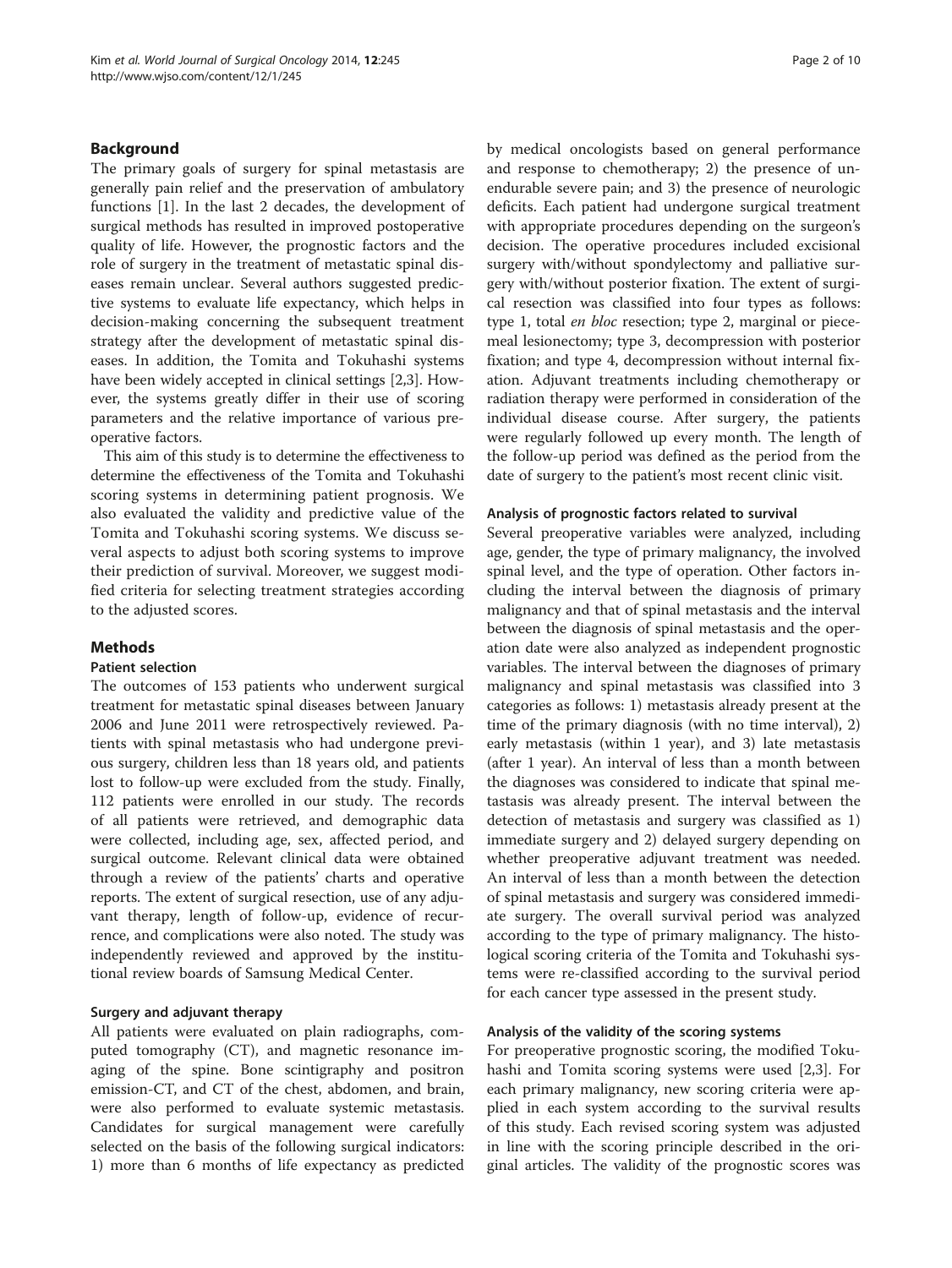assessed using correlation analysis between survival and the scores. The mean or median survival and hazard ratio in each scoring group were calculated and compared with previously reported values.

#### Statistical analyses

Student's t-test was used for continuous and parametric values, and the chi-squared test and Fisher's exact test were used for categorical dates and values, respectively. Overall survival was estimated using the Kaplan-Meier method. The log-rank test and Cox proportional hazards model were utilized to determine factor-influenced progression. Correlation studies were performed using Spearman's rank correlation and simple regression to investigate the relationships between overall survival and the prognostic scores. Statistical analysis was conducted using commercially available software (SPSS statistics version 20.0; SPSS, Chicago, IL). A p-value < 0.05 was regarded as statistically significant.

# Results

# Patient demographics

Overall, the outcomes of 112 consecutive patients (88 males and 24 females) with a median age of 57 years (range, 28–76 years) were retrospectively reviewed. Spinal metastasis was detected at the cervical level in 20 patients, the thoracic level in 49 patients, the lumbosacral level in 27 patients, and multiple levels in 11 patients. The most common types of primary malignancy were lung, liver, and gastrointestinal cancers, which were observed in 23, 19, and 19 patients, respectively. The demographic data of the study population are summarized in Table [1.](#page-3-0)

# Surgical results

En bloc resection (type 1) of tumors was achieved in 3 patients, and marginal or intralesional resection (type 2) was performed in 56 patients. Palliative surgery was performed in 53 patients, including 41 patients who underwent decompression with fixation (type 3) and 12 patients who underwent decompression without fixation (type 4). In our series, the 30-day morbidity rate was 16.1% (16 cases), and the 30-day mortality rate was 4.5% (5 cases). Surgical complications involved pneumonia in 6 patients, wound infection/dehiscence in 5 patients, and postoperative hematoma, deep vein thrombosis, and cerebrospinal fluid leakage in 2 patients. Other complications included urinary tract infection, gastrointestinal bleeding, and screw loosening or malposition in 3 patients. Life-threatening complications, such as sepsis, acute respiratory failure, myocardial infarction, pulmonary embolism, and intracranial hemorrhage, were also present in 5 patients. Four patients (3.6%) experienced surgical complications requiring a second surgery, such as wound dehiscence, postoperative bleeding, and cerebrospinal fluid leakage. The surgical results of various primary malignancies, including postoperative complication, mortality, and the 1-year survival rate, are summarized in Table [2.](#page-4-0)

#### Prognostic value of preoperative factors

All 112 candidates were evaluated for follow-up analysis. The 1-year survival rate was 26.8%. The last evaluation was performed in June 2012, producing a median follow-up time of 5.8 months after the operation (range, 0.5–75.1 months). Ninety-nine patients died during the follow-up period. The most common causes of death were major organ failure due to multiple metastases. Two patients died because of septic shock and another 2 patients because of myocardial infarction and pulmonary embolism, respectively. 1 patient died because of brain metastasis.

In univariate analysis, age ( $p = 0.235$ ), gender ( $p = 0.460$ ), the involved spinal level ( $p = 0.373$ ), and the type of surgical methods  $(p = 0.228)$  had no significant relationship with survival (Table [3](#page-5-0)). However, the interval from the diagnosis of primary malignancy to that of spinal metastasis ( $p = 0.023$ ) and the interval from the diagnosis of spinal metastasis to surgery  $(p = 0.039)$  were significantly related to survival. The survival period after surgery was longer in patients in whom spinal metastasis was present at the time of primary malignancy diagnosis and in those with late metastasis than in those with early metastasis. Concerning the timing of surgery, immediate surgery within a month was associated with a better prognosis than delayed surgery.

The mean survival of the 112 patients according to the type of primary malignancy is summarized in Table [4](#page-5-0). Primary malignancy was classified as favorable, intermediate, or poor according to the mean survival period. Lymphoma, multiple myeloma, thyroid cancer, and breast cancer had favorable prognoses with a mean survival of 54.4 months  $(95\% \text{ confidence interval } |CI| =$ 39.5–69.2 months). Cancers of the uterus, liver, prostate, and kidney and other unspecified malignancies had an intermediate prognosis with a mean survival of 14.7 months (95% CI = 10.1–19.4 months). Lung, gastrointestinal, hepatobiliary, and bladder cancers had a poor prognosis with a mean survival of 5.2 months  $(95\% \text{ CI} = 3.9 - 6.4 \text{ months})$ . The hazard ratios of the favorable, intermediate, and poor prognosis groups were 1, 5.21, and 12.86, respectively.

#### Validity of the scoring systems

The predictive value of the Tokuhashi and Tomita scores was analyzed with/without adjustment for the primary malignancy. For Tokuhashi scores, each scoring system was linearly correlated with survival on a logarithmic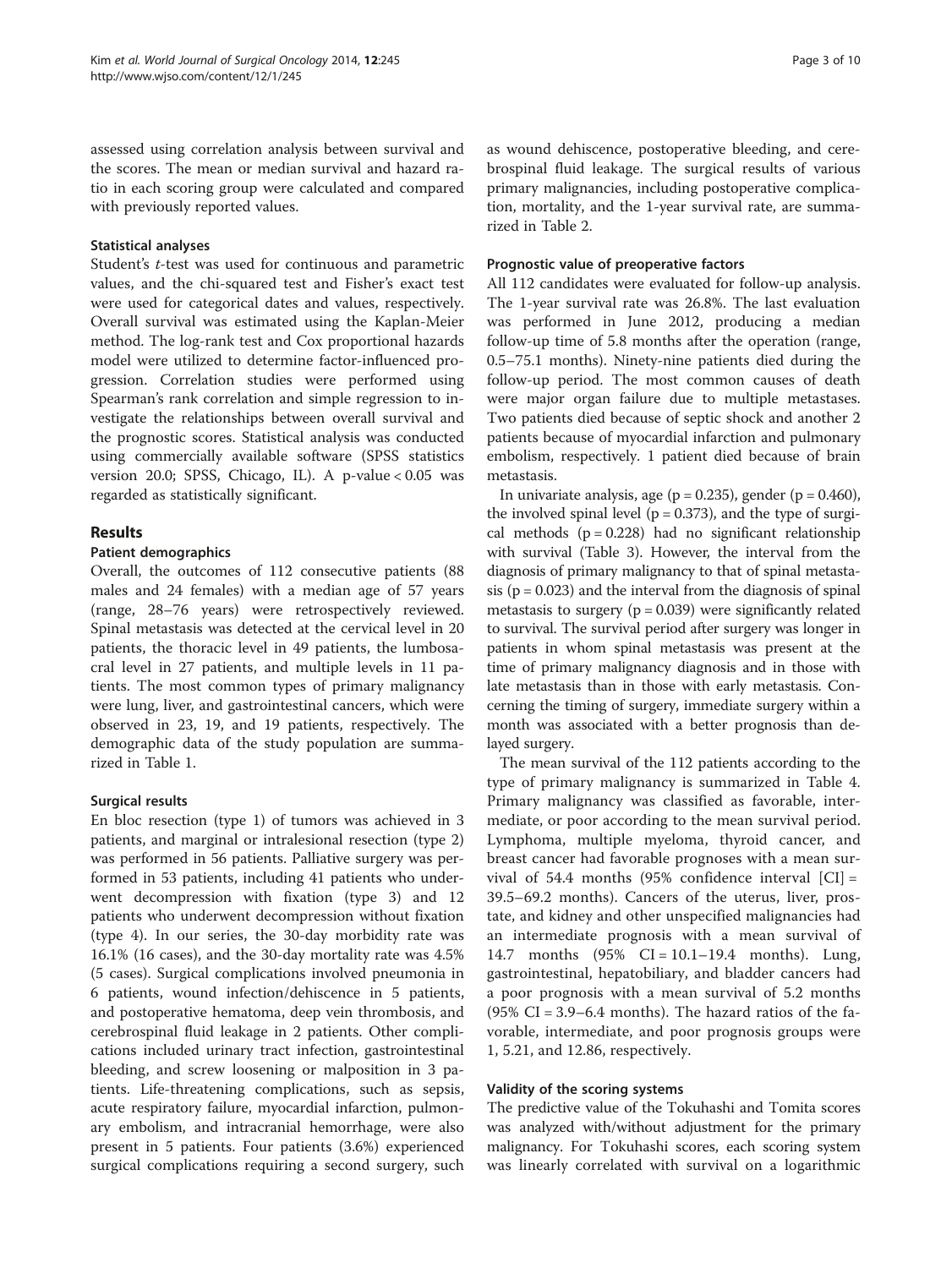| Primary<br>site          | Age            |                | Gender         |        | <b>Spinal level</b> |                 |              |          |                |
|--------------------------|----------------|----------------|----------------|--------|---------------------|-----------------|--------------|----------|----------------|
|                          | $\leq$ 65      | $>65$          | Male           | Female | Cervical            | <b>Thoracic</b> | Lumbo-sacral | Multiple | Total          |
| Lung                     | 21             | $\overline{2}$ | 17             | 6      | 8                   | 10              | 3            | 2        | 23             |
| Liver                    | 18             |                | 16             | 3      | 6                   | 8               | 5            | 0        | 19             |
| Rectum                   | 6              | 3              | 6              | 3      |                     | $\overline{2}$  | 6            | 0        | 9              |
| Kidney                   | 6              |                | 7              | 0      | 0                   |                 | 4            | 2        | 7              |
| Prostate                 | 6              | 0              | $\overline{4}$ | 2      | $\Omega$            | 3               | 2            |          | 6              |
| Colon                    | 3              | $\overline{2}$ | 3              | 2      |                     | C,              | 2            | Ω        | 5              |
| Breast                   | $\overline{0}$ | 5              | 5              | 0      |                     | 2               | 2            | 0        | 5              |
| MM                       | 4              |                | 5              | 0      |                     | 4               | Ω            |          | 5              |
| Stomach                  | 4              | 0              | $\overline{2}$ | 2      |                     | 2               |              | ∩        | 4              |
| Uterus                   | $\overline{0}$ | $\overline{4}$ | $\overline{4}$ | 0      | 0                   | 2               | 0            | 2        | 4              |
| Head/Neck <sup>*</sup>   | 4              | 0              | 3              |        |                     | 3               | 0            | 0        | 4              |
| GB/Biliary               | 1              | $\overline{2}$ | 3              | 0      | $\Omega$            | 3               | Ω            | 0        | 3              |
| Esophagus                | 3              | $\Omega$       |                | 2      | $\Omega$            | 2               | ∩            |          | 3              |
| Mediastinal <sup>†</sup> | 3              | 0              | 3              | 0      | 0                   | 2               | ∩            |          | ξ              |
| Lymphoma                 | 3              | 0              | 3              | 0      | 0                   | 2               |              |          | 3              |
| <b>MPNST</b>             | $\overline{2}$ | 0              | $\overline{2}$ | 0      |                     | 0               |              | ∩        | 2              |
| Thyroid                  | $\overline{0}$ | $\overline{2}$ |                |        | $\Omega$            |                 | Ω            |          | 2              |
| Bladder                  | $\circ$        |                | $\mathbf{0}$   |        | $\mathbf{0}$        |                 | $\Omega$     | Ω        |                |
| $\mathrm{Others}^+$      | 3              |                | $\overline{2}$ | 2      | 0                   | 3               | 0            |          | $\overline{4}$ |
| Total                    | 87             | 25             | 87             | 25     | 21                  | 53              | 27           | 11       | 112            |

<span id="page-3-0"></span>Table 1 Demographic data of the study population

Results are presented as number of patients.

\*Nasopharyngeal cancer, glottic cancer, soft palate cancer; <sup>†</sup>thymoma, mesothelioma; <sup>‡</sup>pancreatic cancer, urethral cancer, adrenal cancer, melanoma. MM, multiple myeloma; GB, gall bladder; MPNST, malignant peripheral nerve sheath tumor.

scale (Figure [1](#page-6-0)A). The correlation coefficient was 0.790 before adjustment ( $p = 0.001$ ) and 0.853 after adjustment  $(p < 0.001)$ . In simple regression analysis, the coefficient of determination  $(R^2)$  was 0.624 before adjustment  $(p = 0.001)$  and 0.727 after adjustment  $(p < 0.001)$ . After adjustment, the Tokuhashi scores were more strongly correlated with survival than those before adjustment. On the contrary, the mean survival predicted by each Tomita score displayed no difference between before and after adjustment. For Tomita scores, the correlation coefficient on a logarithmic scale was −0.994 (p < 0.001), which indicated a stronger correlation than the original and adjusted Tokuhashi scores (Figure [1B](#page-6-0)).  $\mathbb{R}^2$  as determined by simple regression analysis was  $0.989$  ( $p < 0.001$ ).

#### Predictive value of the scoring groups

Patients were classified into prognostic groups according to their Tokuhashi and Tomita scores (Table [5\)](#page-6-0). Tokuhashi scores were grouped as follows: 0–8, 9–11 and 12–15. The mean survival times for these groups were 37.1, 32.8 and 9.4 months, respectively, before adjustment (Figure [2](#page-7-0)A), and 38.3, 26.9 and 9.4 months, respectively, after adjustment. However, the similarity of survival

between before and after adjustment was improved after adjustment upon reclassification of the scores into groups of 0–5, 6–9 and 10–15 (Figure [2](#page-7-0)B). For the reclassified Tokuhashi scoring groups, the mean survival times were 36.5, 12.9, and 4.4 months, respectively, for the 3 groups (Figure [2C](#page-7-0)). In Spearman's correlation analysis, the correlation between the estimated survival and the scoring groups was insignificant for group 2  $(p > 0.050)$ , but this score became significant after regrouping  $(p = 0.001)$ . The hazard ratios for the adjusted and regrouped Tokuhashi scoring groups were 1, 2.42, and 6.17, respectively.

Tomita scores were grouped as follows: 2–3, 4–5, 6–7, and 8–10. The mean survival ties for these 4 groups were 53.6, 27.0, 9.0, and 4.6 months, respectively (Figure [3](#page-7-0)A). Tomita scores were also regrouped into ranges of 2–3, 4– 5, 6–8, and 9–10 based on the mean survival (Figure [3B](#page-7-0)). After regrouping, the mean survival times were 8.4 months for the 6–8 score group and 2.6 months for the 9–10 score group (Figure [3](#page-7-0)C). The hazard ratios for the 4 groups were 1, 3.30, 6.96, and 12.65, respectively, before regrouping and 1, 3.33, 7.65, and 42.62, respectively, after regrouping.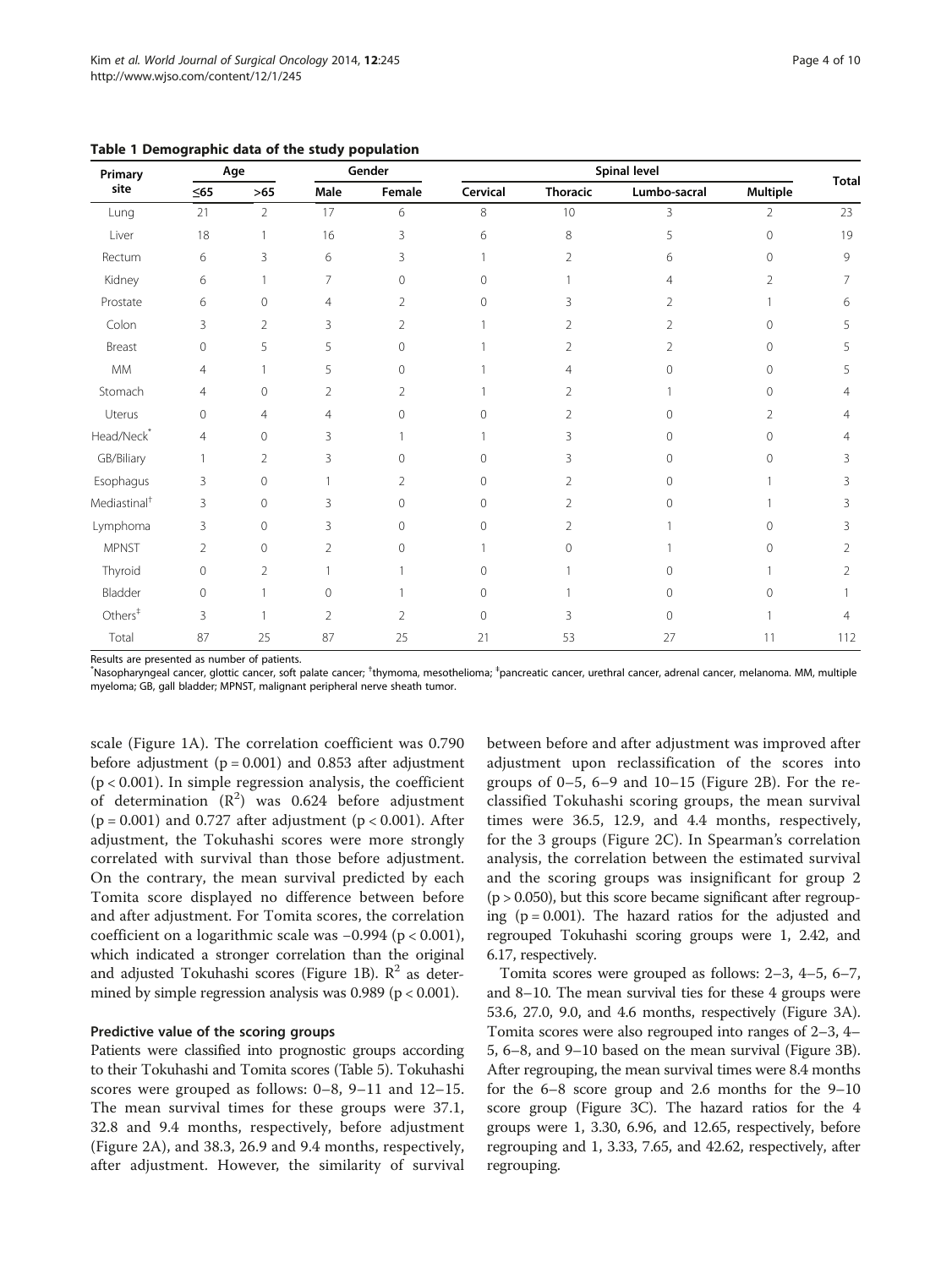|                            |                |                      | <b>Surgical treatment</b> |                |                   |                         |                |                                   |
|----------------------------|----------------|----------------------|---------------------------|----------------|-------------------|-------------------------|----------------|-----------------------------------|
| Primary<br>malignancy      |                | <b>Excisional Op</b> | Palliative Op             |                | Morbidity<br>(% ) | <b>Mortality</b><br>(%) | 1YSR*,<br>%    | Follow up,<br>months <sup>+</sup> |
|                            | Type 1         | Type 2               | Type 3                    | Type 4         |                   |                         |                |                                   |
| Lung                       | $\overline{0}$ | $\mathsf{Q}$         | 11                        | 3              | 8.7               | 8.7                     | 13.0           | $4.3$ (0.7 - 20.1)                |
| Liver                      | 0              | 10                   | 5                         | $\overline{4}$ | 10.5              | 5.3                     | 31.6           | $8.5$ (0.6 - 45.7)                |
| Rectum                     | 0              | 7                    | 2                         | $\Omega$       | 11.1              | $\mathbf{0}$            | $\circ$        | $3.3(1.0 - 4.8)$                  |
| Kidney                     | 0              | $\overline{4}$       | 3                         | $\Omega$       | $\circ$           | $\mathbf{0}$            | 14.3           | $9.2$ (5.0 - 26.2)                |
| Prostate                   | 0              | 1                    | 5                         | $\mathbf{0}$   | 50.0              | $\Omega$                | 16.7           | $5.4$ (3.9 - 36.7)                |
| Colon                      | 0              | 3                    | $\overline{2}$            | $\Omega$       | 20.0              | $\Omega$                | 80             | $33.4$ (5.6 - 46.2)               |
| Breast                     | 1              | $\overline{4}$       | 0                         | $\mathbf{0}$   | $\circ$           | $\mathbf{0}$            | $\circ$        | $4.7(4.5 - 10.4)$                 |
| $\textsf{MM}^{\texttt{+}}$ | 0              | 4                    |                           | $\mathbf{0}$   | $\circ$           | $\Omega$                | 100            | 27.8 (17.5 - 53.7)                |
| Stomach                    | 0              | 3                    |                           | $\Omega$       | $\Omega$          | $\Omega$                | $\Omega$       | $4.3$ (2.7 - 10.5)                |
| Uterus                     | 1              | $\overline{2}$       |                           | $\Omega$       | 75                | $\Omega$                | 25.0           | $7.6$ $(2.1 - 40.4)$              |
| Head/Neck                  |                | $\overline{2}$       |                           | $\overline{0}$ | 50                | $\mathbf{0}$            | 50.0           | $26.8$ (3.9 - 48.5)               |
| GB/Biliary                 | 0              | 1                    |                           |                | 66.7              | 33.3                    | $\mathbf{0}$   | $4.5$ (0.7 - 5.3)                 |
| Esophagus                  | 0              | 2                    |                           | $\mathbf{0}$   | 33.3              | $\mathbf{0}$            | 33.3           | $2.3$ ( $2.1 - 13.5$ )            |
| Mediastinal                | 0              | 0                    | $\overline{2}$            |                | $\circ$           | 33.3                    | 33.3           | $6.3$ $(0.5 - 32.3)$              |
| Lymphoma                   | 0              | 1                    | $\overline{2}$            | $\Omega$       | 33.3              | $\mathbf{0}$            | 66.7           | $60.9(11.6 - 75.1)$               |
| <b>MPNST</b>               | 0              | $\mathfrak{D}$       | $\Omega$                  | $\Omega$       | $\circ$           | $\Omega$                | 50.0           | $24.5$ (3.1 - 45.9)               |
| Thyroid                    | 0              | 0                    | 1                         |                | $\circ$           | 0                       | 100            | 45.9 (17.1 - 74.7)                |
| Bladder                    | 0              | 0                    | $\Omega$                  |                | $\circ$           | $\circ$                 | $\overline{0}$ | 2.7                               |
| Others                     | 0              | 1                    | $\overline{2}$            |                | $\Omega$          | $\Omega$                | 25.0           | $6.8$ (2.0 - 16.5)                |
| Total                      | 3              | 56                   | 41                        | 12             | 16.1              | 4.5                     | 27.7           | $5.9$ (0.5 - 75.1)                |

<span id="page-4-0"></span>Table 2 Outcomes of the surgical candidates

\* 1-year survival rate; † median follow-up period with ranges; MM, multiple myeloma; GB, gall bladder; MPNST, malignant peripheral nerve sheath tumor.

# Discussion

In this study, several preoperative variables were examined to identify their prognostic value. According to our results, gender and age have no significant relationship with survival, which is consistent with previous studies. However, it has been reported that patients younger than 65 years have a significantly high level of satisfaction after surgical management [[1](#page-8-0)]. The interval between the primary diagnosis and the diagnosis of spinal metastasis was presently identified as an independent prognostic factor ( $p = 0.042$ ). This interval might be also relevant to cancer progression, which can be easily assessed regardless of other clinical findings. The timing of the operation was also significantly relevant to survival  $(p = 0.027)$ , which implies that the role of surgery in the treatment of metastatic spinal diseases is not limited to improvement of a patient's quality of life, but it may also be related to life expectancy.

Although various scoring systems have been described in previous studies, a few selected systems have been widely used and recommended by the Global Spinal Tumor Study Group [\[4](#page-9-0)]. Tokuhashi et al. designed a scoring system to predict the prognosis of patients with metastatic spinal diseases and select the most appropriate

treatment strategy [\[2](#page-8-0)]. Tomita et al., who implied that the Tokuhashi scoring system does not consider the relative importance of individual prognostic factors, suggested another scoring system that focused on surgical strategies [[3\]](#page-9-0). The Tomita scoring system consists of only 3 prognostic factors, namely the grade of the primary malignancy, presence of visceral metastases, and presence of bone metastases.

In both scoring systems, the type or grade of the primary malignancy is one of the most important factors affecting survival. Tokuhashi et al. assigned 0 points for a mean survival of less than 6 months, 1 point for a mean survival of approximately 6 months, 2 points for an unspecified mean survival, 3 points for a mean survival of less than 12 months, and 4 or 5 points for a mean survival of more than 12 months [[3](#page-9-0)]. The Tomita score of 1, 2, and 4 for primary malignancies were based on hazard ratios obtained using Cox regression analysis (1, 1.82, and 4.08, respectively, in the original article) [\[1](#page-8-0)]. However, the survival results for each cancer group were not consistent between those studies. For example, rectal cancer was categorized into the mild prognostic group in the Tokuhashi system, whereas it was classified as a high-grade malignancy in the Tomita system. The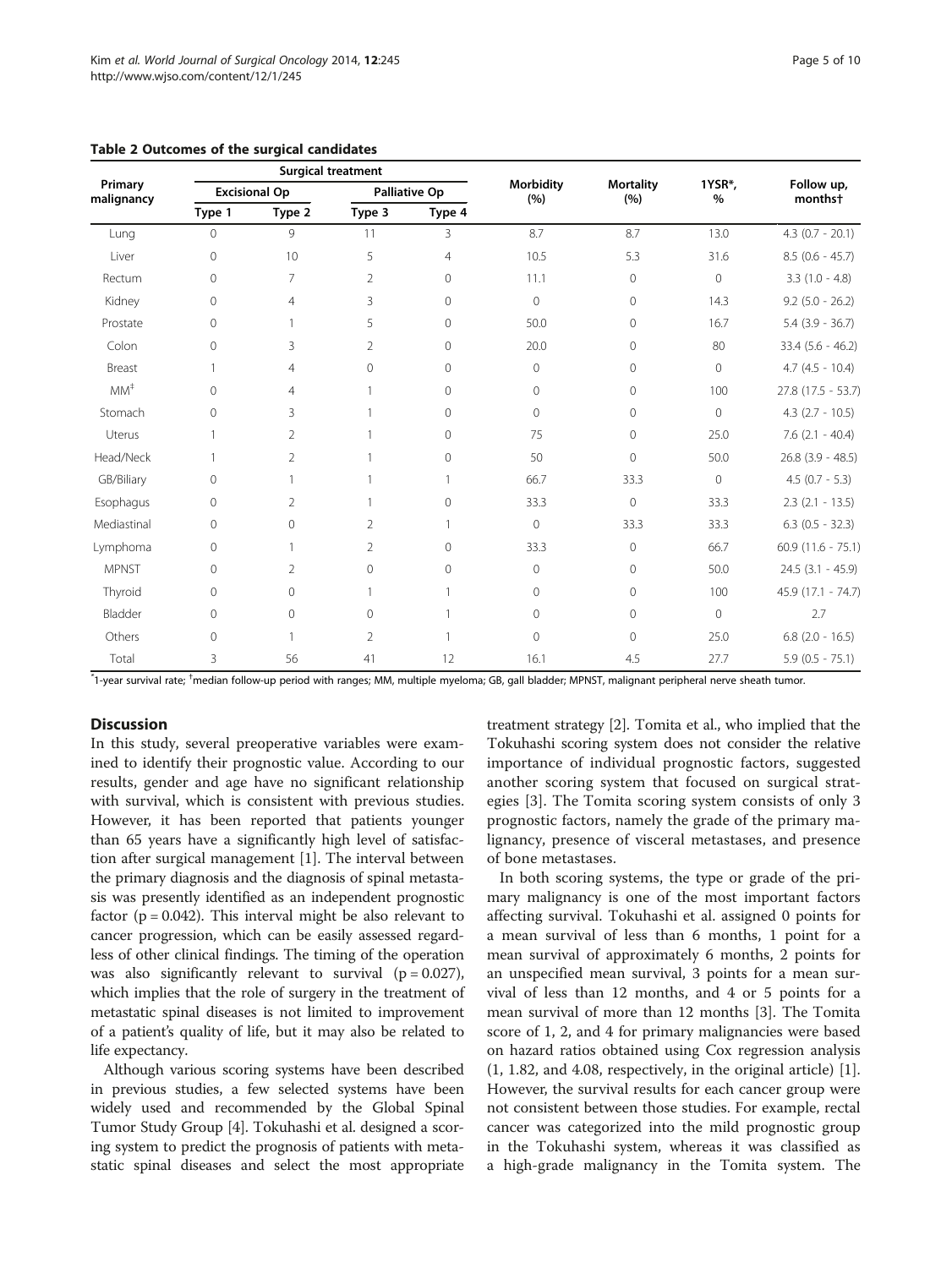# <span id="page-5-0"></span>Table 3 Survival analysis of each preoperative factor

|                                          |              | No. of   | Survival period (months) |                      |                    |
|------------------------------------------|--------------|----------|--------------------------|----------------------|--------------------|
| Preoperative factor                      |              | patients | Mean (95% CI)            | Median (95% CI)      | P value<br>0.235   |
| Age                                      | Less than 65 | 87       | 19.4 (13.6 - 25.2)       | $5.8$ (4.3 - 7.3)    |                    |
|                                          | 65 or more   | 25       | $8.6$ (5.7 - 11.6)       | $6.1$ $(3.8 - 8.5)$  |                    |
| Gender                                   | Male         | 87       | $16.5$ (11.3 - 21.7)     | $5.8$ (4.9 - 6.8)    | 0.460              |
|                                          | Female       | 25       | $20.7$ (9.9 - 31.4)      | $8.0$ (2.0 - 13.9)   |                    |
| Spinal level                             | Cervical     | 21       | $9.9(3.6 - 16.2)$        | $4.2$ $(3.7 - 4.6)$  | 0.373              |
|                                          | Thoracic     | 53       | $17.7(11.1 - 24.3)$      | $6.5$ $(3.4 - 9.7)$  |                    |
|                                          | Lumbosacral  | 27       | $14.9(8.5 - 21.3)$       | $5.9(4.9 - 6.8)$     |                    |
|                                          | Multiple     | 11       | $18.3(2.4 - 34.1)$       | $7.7$ $(3.4 - 11.9)$ |                    |
| Operation type                           | Type 1       | 3        | $35.7$ (16.2 - 55.3)     | N/A                  | 0.228              |
|                                          | Type 2       | 56       | $14.1$ (9.7 - 18.6)      | $5.6$ (2.2 - 9.0)    |                    |
|                                          | Type 3       | 41       | $17.6$ (9.6 - 25.7)      | $6.1$ $(5.3 - 6.9)$  |                    |
|                                          | Type 4       | 12       | $8.8$ (2.1 - 15.6)       | $5.3$ (0.2 - 10.3)   |                    |
| Time interval to metastasis <sup>®</sup> | None         | 36       | 24.4 (14.7 - 34.1)       | $7.8(1.9 - 13.8)$    | $0.023*$           |
|                                          | $<$ 1 year   | 20       | $7.4$ (2.9 - 11.9)       | $5.1$ (2.0 - 8.2)    |                    |
|                                          | $>1$ year    | 56       | $17.3(10.7 - 24.0)$      | $5.5(4.3 - 6.8)$     |                    |
| Time interval to operation <sup>†</sup>  | Immediate    | 84       | $19.7(13.9 - 25.5)$      | $6.2$ (3.8 - 8.7)    | 0.039 <sup>†</sup> |
|                                          | Delayed      | 28       | $8.1$ (4.5 - 11.7)       | $5.0$ $(3.0 - 7.1)$  |                    |
| Total                                    |              | 112      | $17.3(12.6 - 22.1)$      | $5.8$ (5.0 - 6.7)    |                    |

 $^*$ The interval between the diagnosis of primary malignancy and that of spinal metastasis;  $^{\dagger}$ the interval between the diagnosis of spinal metastasis and surgery: these intervals were significantly associated with survival according to the log-rank test. N/A, estimation data not available due to the lack of uncensored cases.

| Primary<br>malignancy |                | Survival period (months) |                     | Tokuhashi score | Tomita score   |                |                |              |  |
|-----------------------|----------------|--------------------------|---------------------|-----------------|----------------|----------------|----------------|--------------|--|
|                       | No.            | Mean (95% CI)            | Median (95% CI)     | Original        | Adjusted       | Original       | Adjusted       | Prognosis    |  |
| Lymphoma              | 3              | 53.9 (20.1 - 87.8)       |                     |                 | 5              |                |                |              |  |
| $MM^*$                | 5              | $46.5$ (33.8 - 59.2)     |                     |                 | 5              |                |                |              |  |
| Thyroid               | $\overline{2}$ | $45.9$ (5.9 - 85.9)      | 5<br>17.1           |                 | 5              |                |                | Favor        |  |
| Breast                | 5              | $31.4$ (15.4 - 47.4)     |                     | 5<br>5          |                |                |                |              |  |
| Uterus                | 4              | $14.4$ (0.0 - 29.5)      | $3.9(0.0 - 12.9)$   | 3               | $\overline{4}$ | 2              | 2              | Intermediate |  |
| Liver                 | 19             | $12.2$ (6.6 - 17.7)      | $8.5$ (5.6 - 11.5)  |                 | 4              | $\overline{4}$ | $\overline{2}$ |              |  |
| Prostate              | 6              | $10.9(1.6 - 20.2)$       | $5.1$ (4.1 - 6.0)   | 5               | 3              |                | 2              |              |  |
| Kidney                | $\overline{7}$ | $10.8$ (5.9 - 15.7)      | $9.2$ (5.2 - 13.3)  | 3               | 3              | $\overline{2}$ | $\overline{2}$ |              |  |
| Lung                  | 23             | $6.0$ (3.7 - 8.3)        | $4.3(1.3 - 7.3)$    | 0               |                | 4              | 4              |              |  |
| Esophagus             | 3              | $6.0$ (0.0 - 13.4)       | $2.3$ (2.0 - 2.6)   | $\circ$         |                |                | 4              |              |  |
| Colon                 | 5              | $6.0$ (3.8 - 8.2)        | $4.7(4.5 - 4.9)$    | $\overline{2}$  |                | $\overline{4}$ | 4              |              |  |
| Stomach               | 4              | $5.5(2.0 - 8.9)$         | $3.4$ (0.8 - 5.9)   | $\circ$         | $\mathbf{0}$   |                | 4              | Poor         |  |
| GB/Biliary            | 3              | $3.5(0.7 - 6.3)$         | $4.5$ (0.0 - 10.7)  |                 | $\mathbf{0}$   |                | 4              |              |  |
| Rectum                | 9              | $3.1$ $(2.1 - 4.0)$      | $3.3$ $(2.4 - 4.3)$ | $\overline{4}$  | $\circ$        |                | $\overline{4}$ |              |  |
| Bladder               | 1              | 2.7                      | 2.7                 | $\circ$         | $\circ$        |                | $\overline{4}$ |              |  |
| Others <sup>*</sup>   | 13             | $18.9(7.3 - 30.4)$       | $6.3$ (0.0 - 14.3)  | $\overline{2}$  | 2              |                | 2              | Intermediate |  |
| Overall               | 112            | $17.3(12.6 - 22.1)$      | $5.8$ (5.0 - 6.7)   |                 |                |                |                |              |  |

Primary malignancy was categorized according to the Tokuhashi score (0 to 5) or Tomita score (1, 2, or 4). The scores for certain primary malignancies, including uterine, liver, and prostate cancers, were reassigned for adjustment. The scores for colon and rectal cancers in the Tokuhashi system were reassigned to indicate a worse prognosis in line with the Tomita system. <sup>\*</sup>Other types of primary malignancy: head and neck region, mediastinum, and other malignancies, that is, pancreatic cancer, urethral cancer, adrenal cancer, and melanoma. MM, multiple myeloma; GB, gall bladder; MPNST, malignant peripheral nerve sheath tumor. Dash means no value for parameter.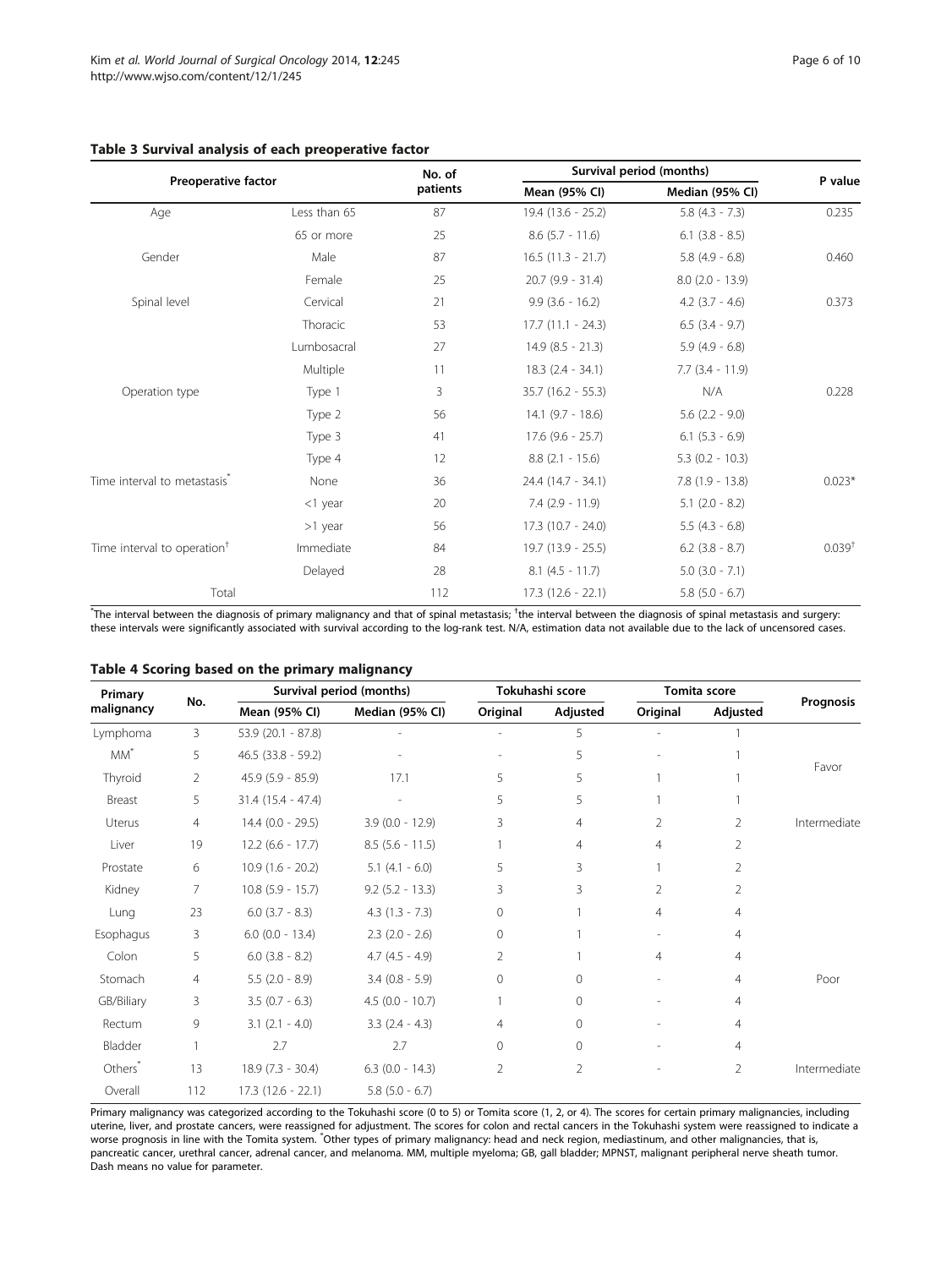<span id="page-6-0"></span>

scoring of primary malignancy in the Tokuhashi system was also inconsistent with the survival data from other studies [\[5\]](#page-9-0).

In our study, the survival results for each malignancy were more consistent with the Tomita system. We reclassified the scoring of primary malignancy based on our results; i.e., colorectal cancer was given a score of 0 points instead of 2–4 points, and liver cancer was given a score of 4 points instead of 1 point. As the prognosis and disease course vary widely depending on the characteristics of the primary malignancy, several recent studies discussed

prognostic scoring focused on individual cancer groups [[6,7](#page-9-0)]. Recently, the development of new cancer therapies places the scoring systems in a new scenario, implying a need for reassessment of its current usefulness. Recent studies have shown both favorable and unfavorable results in this paradigm. Accordingly, the scoring for primary malignancy should be carefully evaluated in consideration of each institute's clinical settings.

Comparing the validity of the 2 scoring systems is not a simple task. Several institutes reported their clinical results using either the Tomita or Tokuhashi scoring

|                 |           |                | No. of        | Survival period | Hazard               | $Sig^{\dagger}$       |                          |       |
|-----------------|-----------|----------------|---------------|-----------------|----------------------|-----------------------|--------------------------|-------|
| Survival groups |           |                | <b>Scores</b> | cases           | Mean (95% CI)        | Median (95% CI)       | ratio                    |       |
|                 |           |                | $12 - 15$     | 12              | $37.1$ (18.9 - 55.3) | $17.1$ $(5.9 - 28.2)$ |                          | 0.000 |
|                 | Original  | $\overline{2}$ | $9 - 11$      | 21              | 32.8 (18.6 - 47.0)   | $10.7$ (9.1 - 12.3)   | 1.23                     | 0.654 |
|                 |           | 3              | $0 - 8$       | 79              | $9.4(6.6 - 12.3)$    | $5.3(4.4 - 6.1)$      | 3.17                     | 0.004 |
|                 |           |                | $12 - 15$     | 14              | 38.3 (21.6 - 54.9)   | $17.1$ $(5.0 - 29.1)$ | $\overline{\phantom{a}}$ | 0.000 |
| Tokuhashi       | Adjusted  | $\overline{2}$ | $9 - 11$      | 27              | $26.9(15.1 - 38.8)$  | $8.9$ (3.0 - 14.8)    | 1.67                     | 0.222 |
|                 |           | 3              | $0 - 8$       | 71              | $9.0$ (6.1 - 11.9)   | $4.9(4.1 - 5.6)$      | 3.56                     | 0.001 |
|                 |           |                | $10 - 15$     | 31              | $36.5$ (24.9 - 48.1) | $14.9$ (5.3 - 24.5)   | $\overline{\phantom{a}}$ | 0.000 |
|                 | Regrouped | $2^*$          | $6 - 9$       | 47              | $12.9(8.4 - 17.3)$   | $6.2$ (4.6 - 7.8)     | 2.42                     | 0.002 |
|                 |           | $3^*$          | $0 - 5$       | 34              | $4.4$ (3.3 - 5.5)    | $3.9(2.1 - 5.8)$      | 6.17                     | 0.000 |
| Tomita          |           |                | $2 - 3$       | 12              | 53.6 (36.3 - 70.8)   | N/A                   |                          | 0.000 |
|                 |           | $\overline{2}$ | $4 - 5$       | 31              | $27.0$ (16.2 - 37.8) | $10.0$ (7.7 - 12.4)   | 3.30                     | 0.028 |
|                 | Original  | 3              | $6 - 7$       | 40              | $9.0$ (5.7 - 12.4)   | $5.3(4.4 - 6.1)$      | 6.96                     | 0.000 |
|                 |           | $\overline{4}$ | $8 - 10$      | 29              | $4.6$ (3.2 - 6.0)    | $3.3$ $(2.2 - 4.5)$   | 12.65                    | 0.000 |
|                 |           | $\tau^*$       | $2 - 3$       | 12              | $53.6$ (36.3 - 70.8) | N/A                   |                          | 0.000 |
|                 |           | $2^*$          | $4 - 5$       | 31              | $27.0$ (16.2 - 37.8) | $10.0$ (7.7 - 12.4)   | 3.33                     | 0.027 |
|                 | Regrouped | $3^*$          | $6 - 8$       | 57              | $8.2$ (5.7 - 10.6)   | $5.5(4.5 - 6.5)$      | 7.65                     | 0.000 |
|                 |           | $4^{*}$        | $9 - 10$      | 12              | $2.4$ (1.7 - 3.1)    | $2.3(1.7 - 2.9)$      | 42.62                    | 0.000 |

#### Table 5 Comparison of the validity of Tokuhashi and Tomita scores

\*Reclassified groups after reorganization of prognostic scores. <sup>†</sup>P-value obtained by Cox regression; P <0.050 denotes statistical significance (Sig) N/A, estimation data not available due to the lack of uncensored cases. Dash means no value for parameter.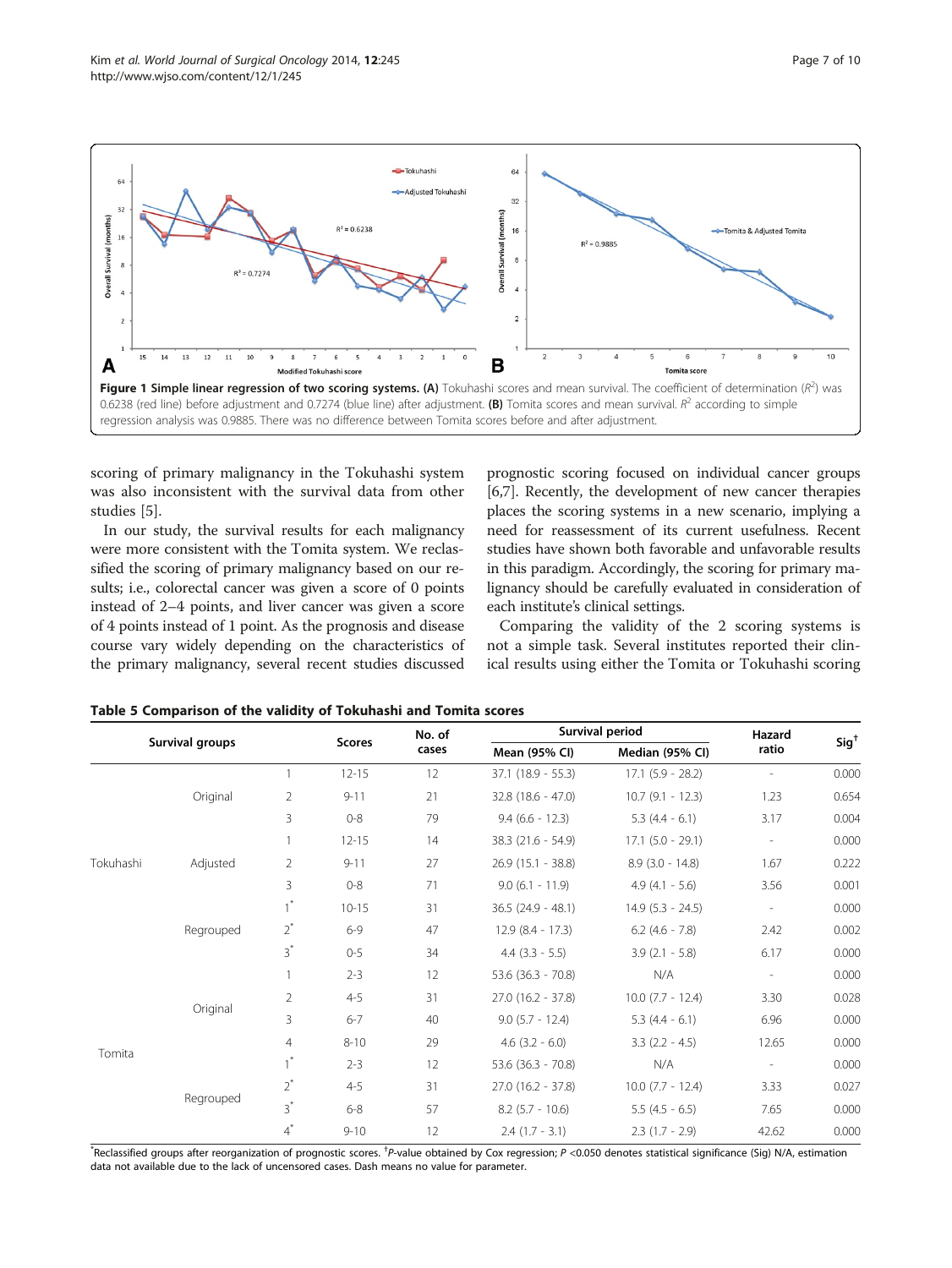<span id="page-7-0"></span>

system [[8-11\]](#page-9-0). Some authors attempted to compare the accuracy rate of the Tomita or Tokuhashi scoring system in series of patients treated with earlier cancer protocols, Padalkar et al. compared the usefulness of the two scoring system in a prospective series of 102 patients undergoing surgery for spinal metastasis. Type of primary tumor was not found to be significantly associated with survival according to the revised Tokuhashi scoring system  $(P = .9131)$ . Stepwise logistic regression revealed that the Tomita score correlated more closely with survival than the Tokuhashi score. They suggested that Tomita scores had a stronger correlation with survival than Tokuhashi scores [[5\]](#page-9-0). Conversely, Ulmar et al. reported that Tokuhashi scores appear to be more valuable than Tomita scores in survival analysis of 37 consecutive patients with spinal metastases secondary to renal cancer. [[12\]](#page-9-0). Zou et al. reported that Tokuhashi scores more accurately predicted short-term survival, whereas Tomita scores were more useful for predicting long-term survival [\[13\]](#page-9-0).

Hessler et al. evaluated the reliability of the Tokuhashi scoring system in patients with lung cancer. The authors concluded that the Tokuhashi scoring system is not an optimal tool for decision-making in patients with spinal metastasis of lung cancer, and they mentioned a risk of

undertreatment in certain patients with unfavorable scores who ultimately survived longer than 12 months [\[14\]](#page-9-0). In our study, Tomita scores had a stronger correlation with mean survival  $(R^2 = 0.9885)$ . Although Tokuhashi scores had a weaker correlation with mean survival, the correlation was improved after adjustment of the scoring based on the primary malignancy  $(R^2 = 0.6238 - 0.7274)$ . Therefore, we suggest that the Tomita system is a simpler and more accurate tool in preoperative evaluation for predicting life expectancy.

Another important issue in planning treatment strategies is deciding between surgical management and supportive care. It is generally accepted that surgical management should be considered for patients with a life expectancy of at least 3 months [[4\]](#page-9-0). Tokuhashi et al. predicted life expectancy by grouping their scores, resulting in scores of 0–8 for a mean survival of less than 6 months, 9–11 for a mean survival of 6–12, and 12–15 for a mean survival exceeding 12 months [\[3\]](#page-9-0). According to Tokuhashi et al., surgical management is not recommended for patients with Tokuhashi scores of 0–8, as their life expectancy is less than 6 months. Tomita et al. also grouped their scores, resulting in scores of 2–3 for a mean survival of 49.9 months, 4–5 for a mean survival of 23.5 months, 6–7 for a mean survival of 15.0 months, and 8–10 for a mean survival of 5.9 months

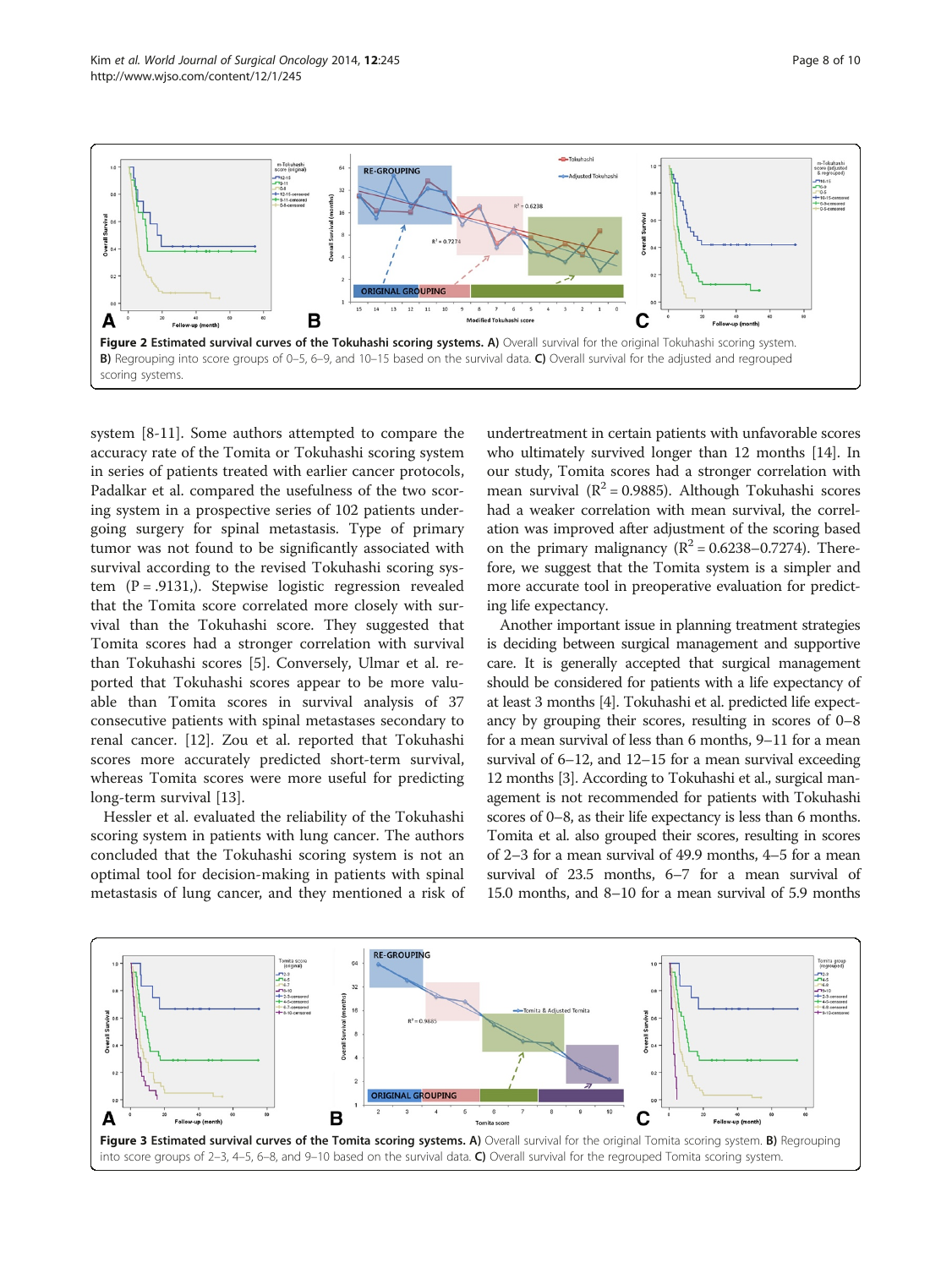<span id="page-8-0"></span>

[2]. They recommended that patients with Tomita scores of 8–10 should receive supportive care. However, our results illustrated that more patients can be considered for surgical management than identified by both scoring systems. Our data indicated that patients with a Tomita score of 8 have an estimated survival exceeding 6 months, which was obviously different from the estimated survival of patients with scores of more than 9. We suggest that a Tomita score of 8 should be reclassified into the upper group, in which patients are recommended to consider palliative surgery rather than supportive care. Recently, several authors reported that the Tokuhashi system was not highly accurate for predicting survival in patients with spinal metastasis, treated or not surgically, and it was particularly imprecise in patients with an intermediate score (9–11 points) [\[6,15\]](#page-9-0). In our study, because scores of 10–11 were associated with a mean survival exceeding 12 months in the Tokuhashi system, these scores were reclassified to recommend excisional surgery (either en bloc or intralesional resection) instead of palliative surgery. Furthermore, patients with Tokuhashi scores of 6–8 had a life expectancy exceeding 6 months, and they should be reclassified into the next survival category recommending more aggressive treatment (Figure 4).

# Conclusions

In conclusion, the interval between the diagnosis of the primary malignancy and that of spinal metastasis and the interval between the diagnosis of spinal metastasis and surgery were identified as independent prognostic factors that are practically simple to assess. Concerning the scoring systems, Tomita scores more accurately predicted survival than Tokuhashi scores. We also suggest that patients with Tomita scores of 8 or less and Tokuhashi scores of 6 or more should be considered for surgical management rather than conservative treatment.

#### Abbreviation

CT: computed tomography.

#### Competing interests

The authors declare that they have no competing interests.

#### Authors' contributions

JK collected data and drafted the manuscript. SHL made substantial contributions to the conception and design of the study, as well as data collection, and revised the manuscript critically for important intellectual content. SJP, ESK, and SSC participated in the analysis and interpretation of data, WE, CSL participated in study design. All authors read and approved the final manuscript.

#### Acknowledgements

The authors declare that they have no special thanks.

#### Author details

<sup>1</sup>Department of Neurosurgery, Samsung Medical Center, Sungkyunkwan University School of Medicine, 50 Irwon-dong, 135-710 Seoul, Gangnam-gu, South Korea. <sup>2</sup> Department of Orthopedic Surgery, Samsung Medical Center, Sungkyunkwan University School of Medicine, 50 Irwon-dong, 135-710 Seoul, Gangnam-gu, South Korea. <sup>3</sup>Spine Center, Samsung Medical Center, Sungkyunkwan University School of Medicine, 50 Irwon-dong, 135-710 Seoul, Gangnam-gu, South Korea.

#### Received: 19 March 2014 Accepted: 20 July 2014 Published: 1 August 2014

#### References

- 1. Fujibayashi S, Neo M, Miyaki K, Nakayama T, Nakamura T: The value of palliative surgery for metastatic spinal disease: satisfaction of patients and their families. Spine J 2010, 10:42-49.
- 2. Tokuhashi Y, Matsuzaki H, Oda H, Oshima M, Ryu J: A revised scoring system for preoperative evaluation of metastatic spine tumor prognosis. Spine (Phila Pa 1976) 2005, 30:2186–2191.